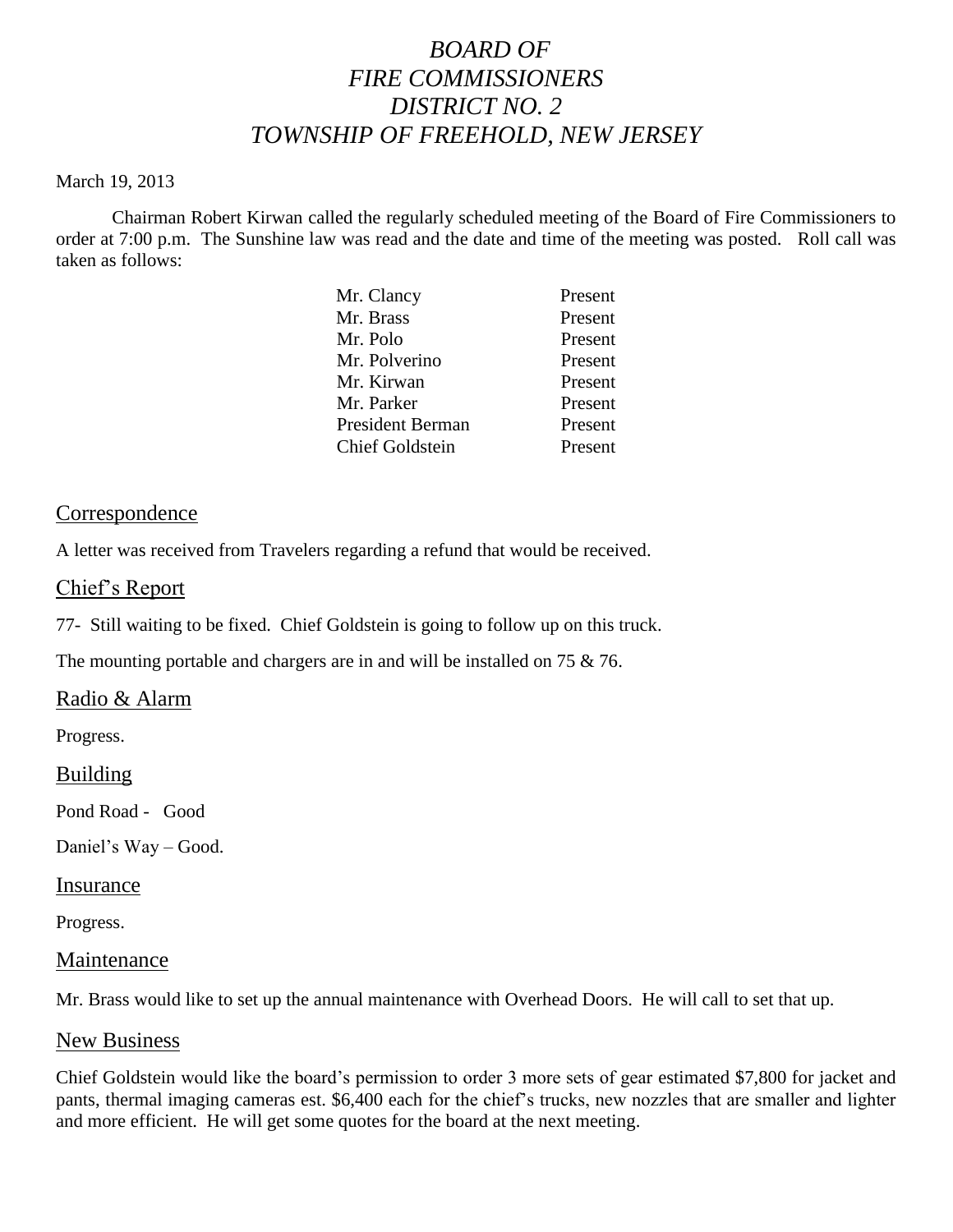# **Old Business**

The truck bid will be ready to go by the end of the week. They will be advertised after that. There will be a special meeting on April  $23^{rd}$  to open the bids and review them. The board will award the bid at the May meeting. Mr. Brass on the boards' behalf would also like to thank the truck committee for all of their work in this process.

# Treasurer's Report

Freehold Savings Bank

| Checking            | 1,571.83       |
|---------------------|----------------|
| <b>Money Market</b> | 708,404.78     |
| CD                  | 1,128,582.67   |
| Total assets:       | \$1,838,559.28 |

# March Bills

| 8668 | JCP & L                       | 379.68    |
|------|-------------------------------|-----------|
| 8669 | NJ Natural Gas                | 1,427.56  |
| 8670 | Verizon Wireless              | 785.77    |
| 8671 | <b>Staples</b>                | 545.05    |
| 8672 | Cablevision                   | 244.10    |
| 8673 | Verizon                       | 438.91    |
| 8674 | Motorola                      | 8,842.50  |
| 8675 | Grainger                      | 149.85    |
| 8676 | Greenblade                    | 100.88    |
| 8677 | <b>US Grounds</b>             | 478.03    |
| 8678 | Mr. Dennis Polo               | 9,000.00  |
| 8679 | Mr. Richard Clancy            | 8,000.00  |
| 8680 | Mr. Robert F. Kirwan          | 8,000.00  |
| 8681 | Mr. Gregory Brass             | 8,000.00  |
| 8682 | Mr. Samuel Polverino          | 8,000.00  |
| 8683 | East Freehold Fire Company    | 20,000.00 |
| 8684 | <b>Roy Press Printers</b>     | 435.00    |
| 8685 | NJ Assoc. of Fire District    | 300.00    |
| 8686 | Twp. Of Freehold              | 52.40     |
| 8687 | <b>Ocean Security Systems</b> | 270.00    |
| 8688 | ESI Equip.                    | 125.00    |
| 8689 | Buchanan, Ingersol & Rooney   | 879.64    |
| 8690 | Emer. Equip. Sales            | 2,274.00  |
| 8691 | <b>Roux Associates</b>        | 1,509.57  |
| 8692 | <b>Roux Associates</b>        | 381.26    |
| 8693 | Baco's Pizza                  | 306.41    |
| 8694 | <b>County of Monmouth</b>     | 1,439.42  |
| 8695 | Sorrento's Subs               | 73.43     |
| 8696 | Romeo's Pizza & More          | 435.00    |
| 8697 | Evan Berman                   | 140.00    |
| 8698 | Mid Atlantic Fire & Air       | 796.50    |
| 8699 | <b>Access Health</b>          | 1,200.00  |